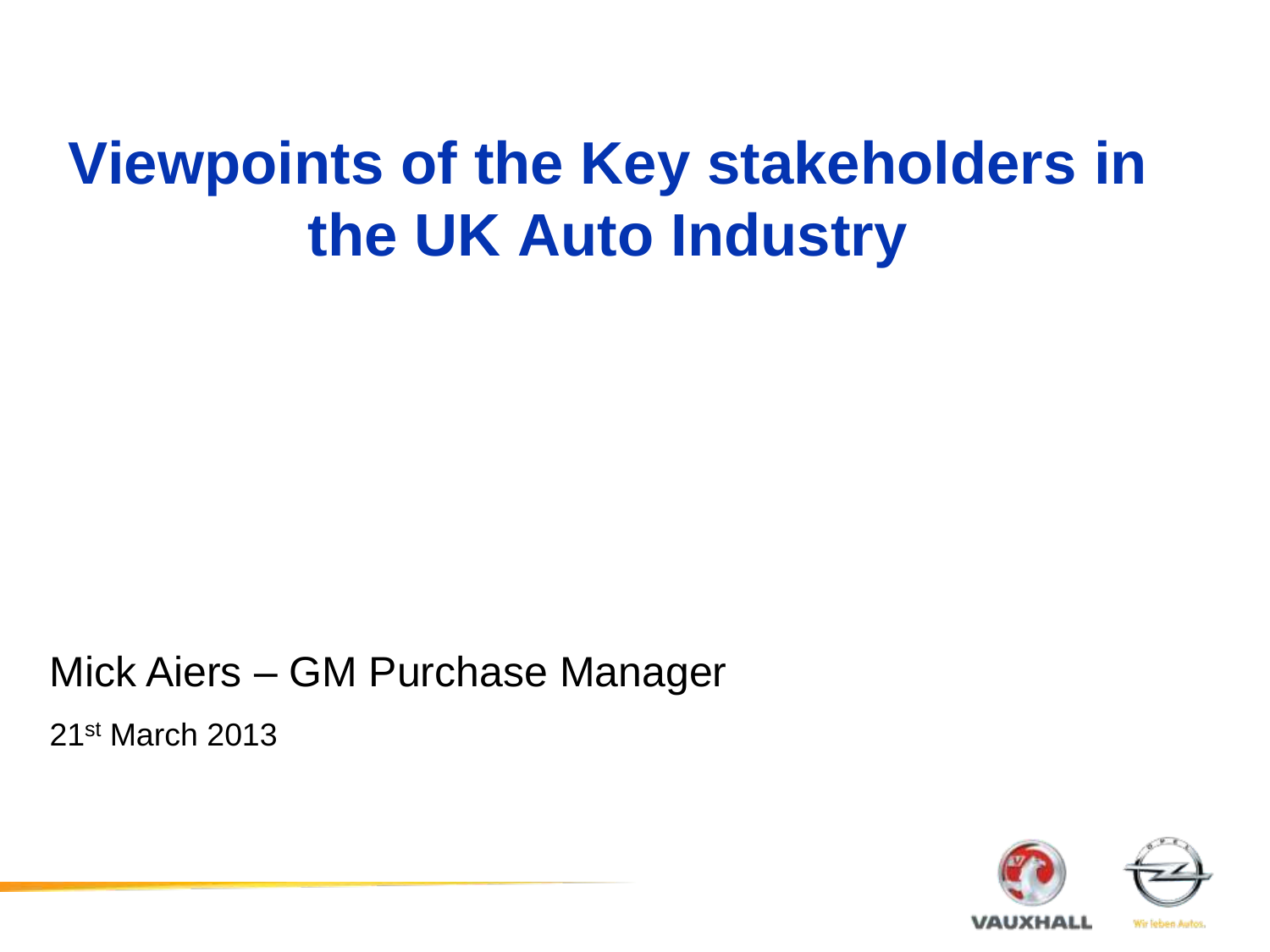#### **The UK's Competitive Landscape**

#### **Industry Facts**

- UK OEM's built 1.5m vehicles and 2.0mn engines with 80% and 70% exported respectively
- The industry is worth £50b and contributes 6.7% of GDP
- The UK is home to 7 vehicle OEM's and 7 Powertrain plants
- Labour costs are the lowest in Western Europe
- The UK dominates in the field of Formula 1 teams with 8 located in UK
- The automotive industry employs 150,000 people directly and 720,000 indirectly
- The  $E$  to  $E$  exchange rates have offered a competitive advantage over recent years
- £1.5bn invested in R&D in 2010

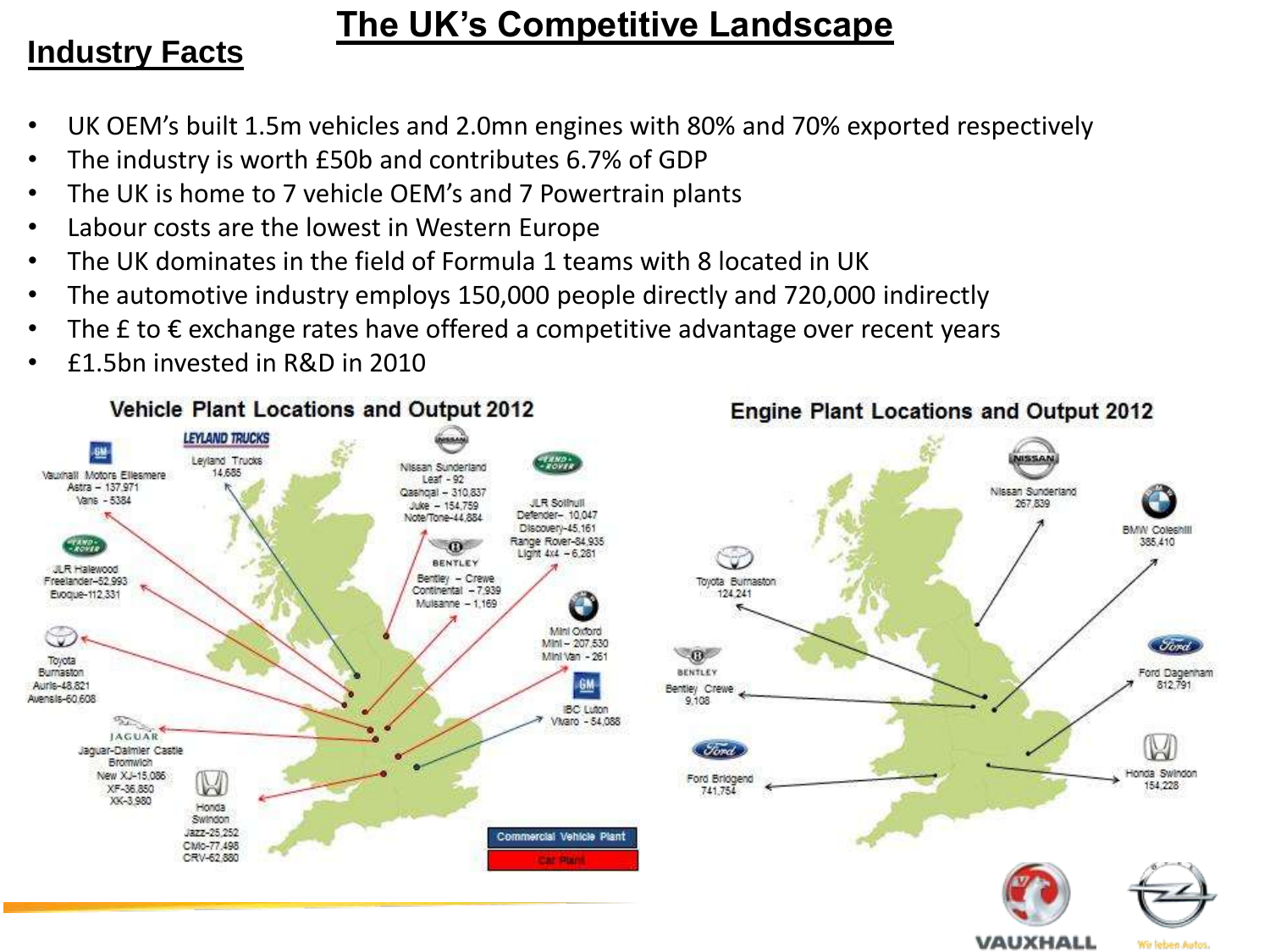## A snail's perspective on life..........



"Turned out nice again."

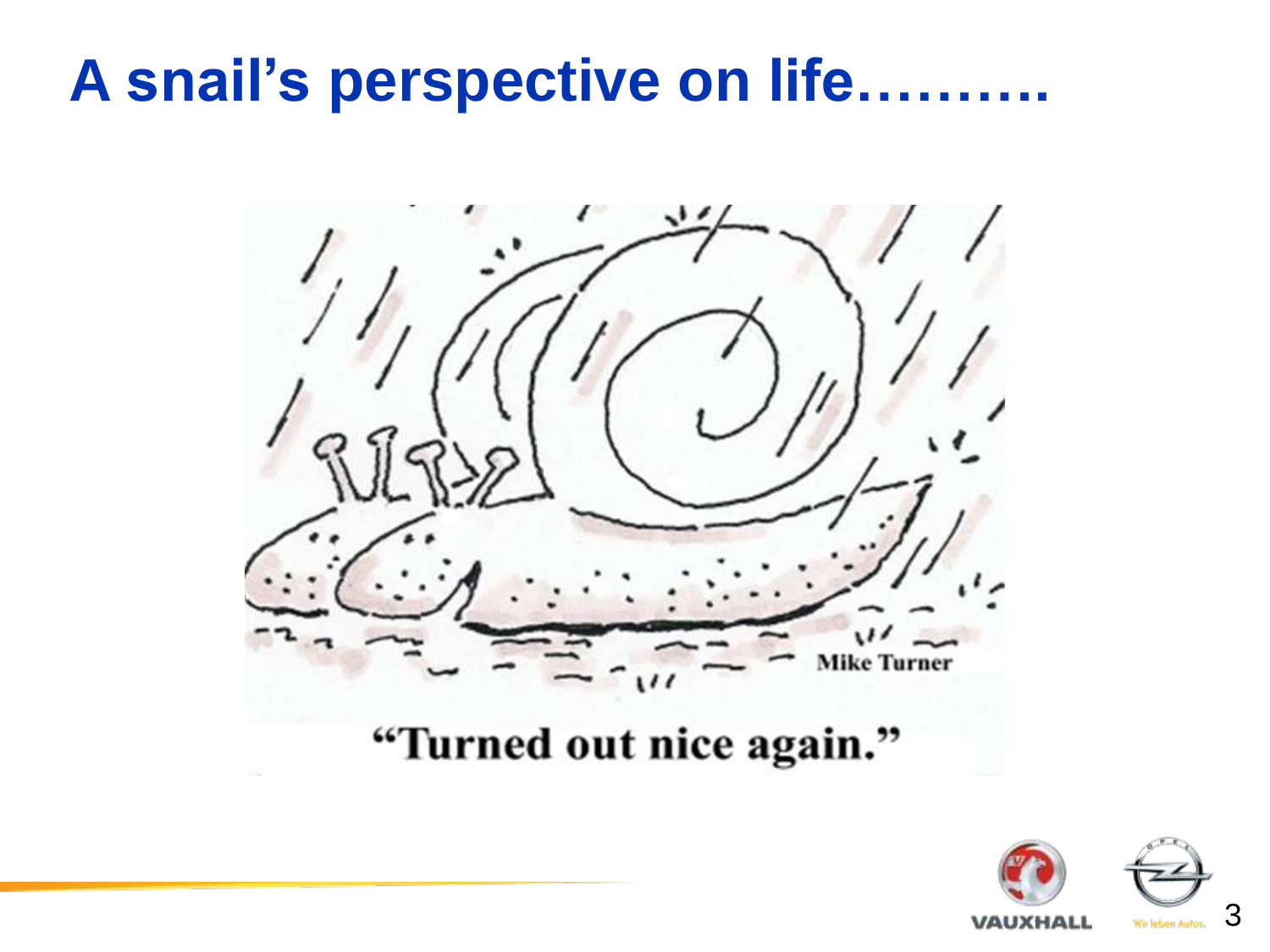

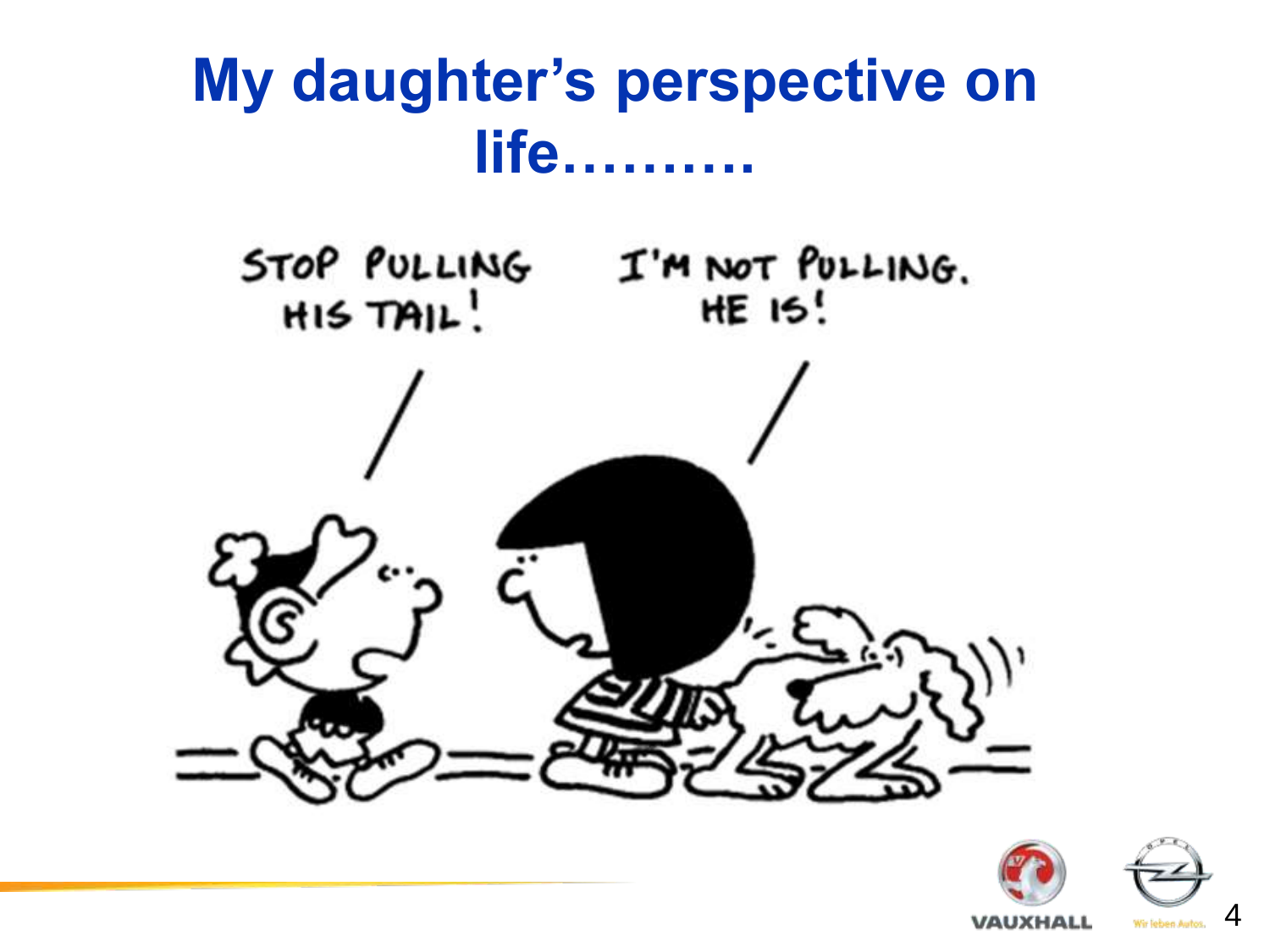## My boss's perspective on life..........



"You see a problem, I see a challenge. Let's quit whining over knife crime and start taxing knives!"

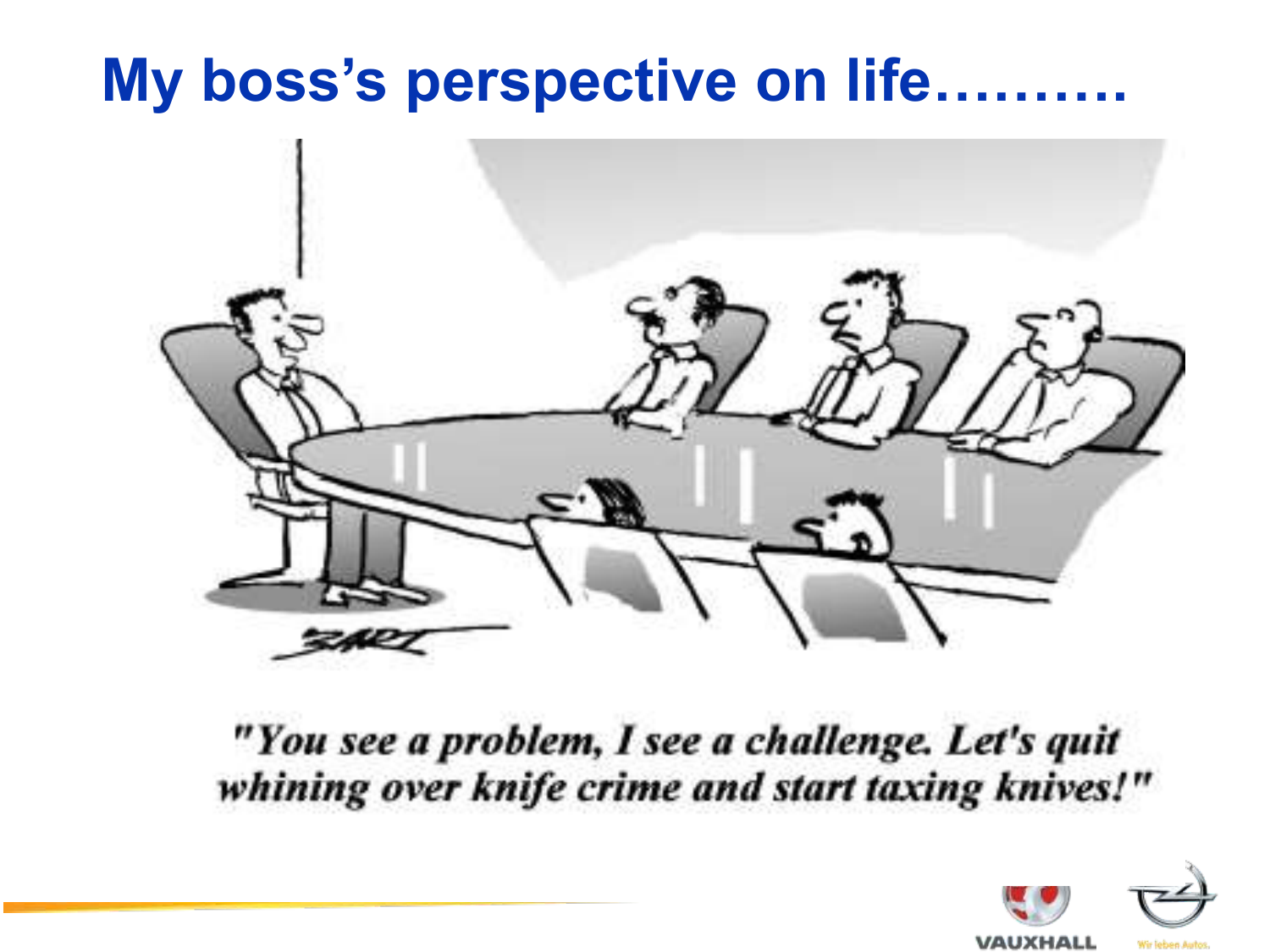## Vehicle Manufacturer's perspective…..

- Export of UK manufactured product unprecedented
- UK Plc now highly regarded as a place to do business within our respective HQs
- Japanese OEMs reducing extended supply chains due to natural disasters
- OEMs looking to maximise production at their UK facilities
- Sterling depreciation great news
- Increased demand/volume driving cost down opportunities
- Struggling to find the necessary UK suppliers to satisfy demand
- OEMs need compelling reason to meet and send RFQs to new suppliers
- Sterling depreciation's a headache
- Some OEMs ostracised as suppliers seek to sell their capacity more profitably
- Why do the banks still perceive a risk with the automotive sector?

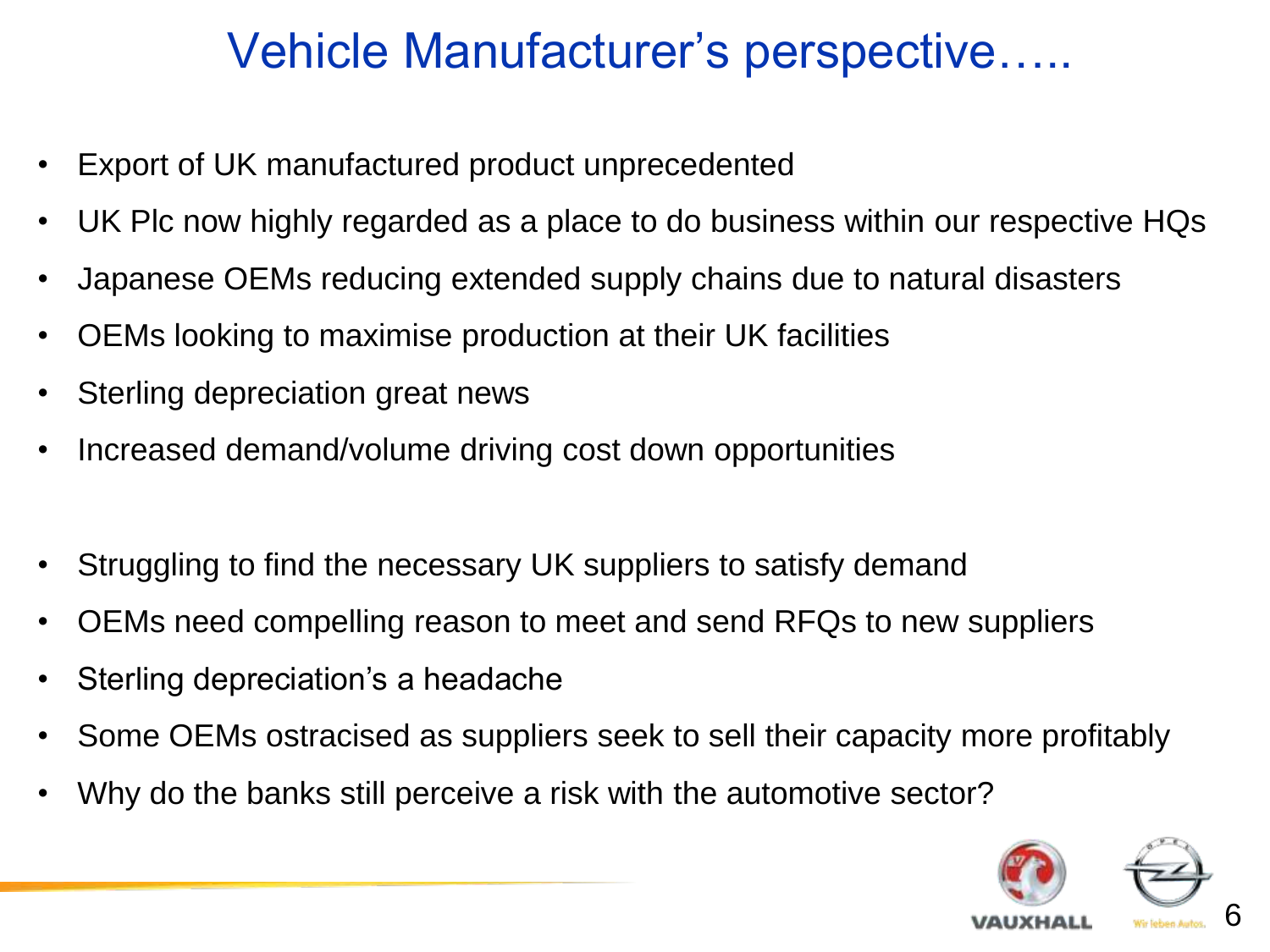## First Tier Supplier's perspective…..

- Many reaping the rewards for high production volumes with JLR and Nissan
- Not sufficient 2<sup>nd</sup> and 3<sup>rd</sup> tier suppliers to avoid significant import element of product
- Many struggling with capacity uplift to satisfy demand
- Their banking/lending partners do not seem to understand this phenomenon
- Strategic influence from the respective HQs are they on board?
- Not enough hours in the day to explore other opportunities
- Contacted OEM without a response
- Government grants resource intensive
- Some suppliers wondering why they do not have more work

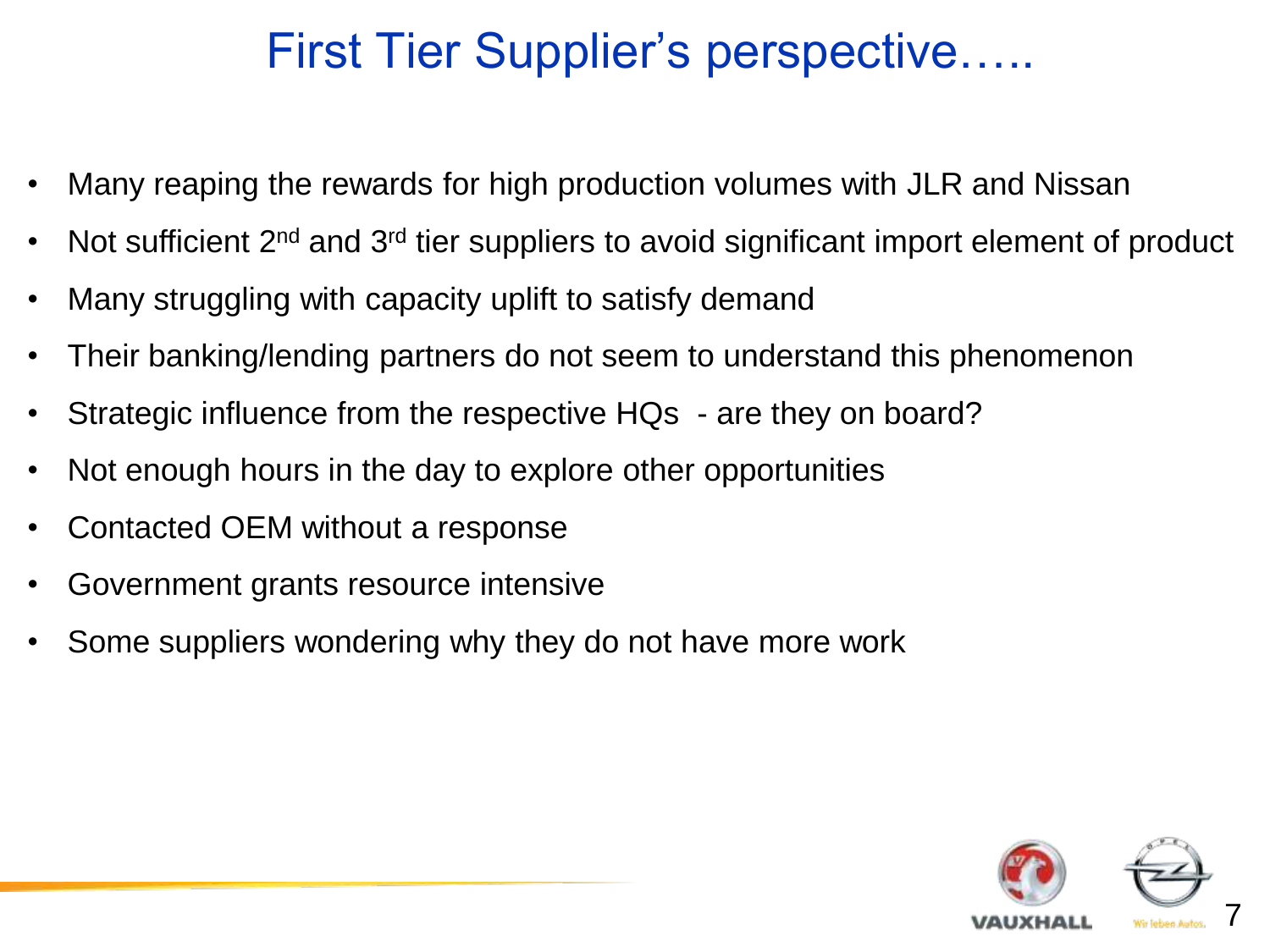## Bank's perspective…..

- Pressure from government to lend more
- Legislative pressure to strengthen balance sheets (stricter lending…)
- Downgrade of certain country's credit worthiness
- Interest rates historically low
- Pressure to ring-fence investment from retail business
- Retail sector in severe distress
- European markets weakening
- Capping of bonuses
- Automotive sector was in distress a few short years ago
- Still a perceived risk on lending into automotive
- The Bank of England is not a division of the Church of England
- Significant hesitance about PR reaction and policy

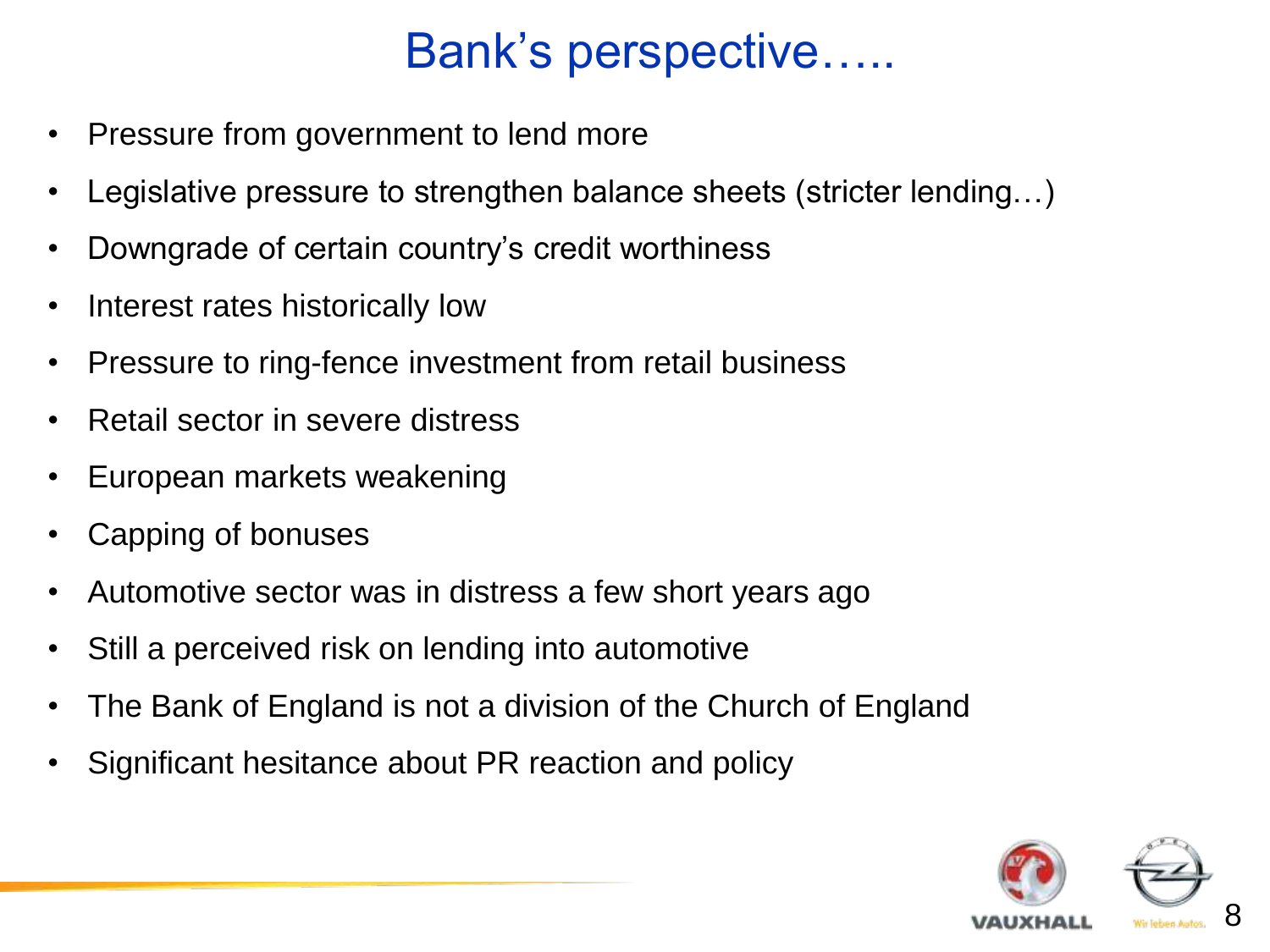#### My perspective…..

- European recovery some years away
- Still significant European overcapacity in market
- Indian economy and market is softening
- China will soften…….when…..?
- Increase of "Zombie" companies a potential forgotten problem
- High volumes with some UK suppliers masking operational issues
- Suppliers need to seize the total opportunity
- UK PLC is competing with the RoW
- Suppliers need to not think just UK for their customer base
- Need to become key decision/influence makers rather than rely on direction from HQ
- UK Suppliers should prepare and diligently execute a 5-10yr business plan
- UK manufacturing not yet "embedded" through all the tiers
- Perfect opportunity for "**US**" to capitalise on locating more 1st and 2nd tier in UK

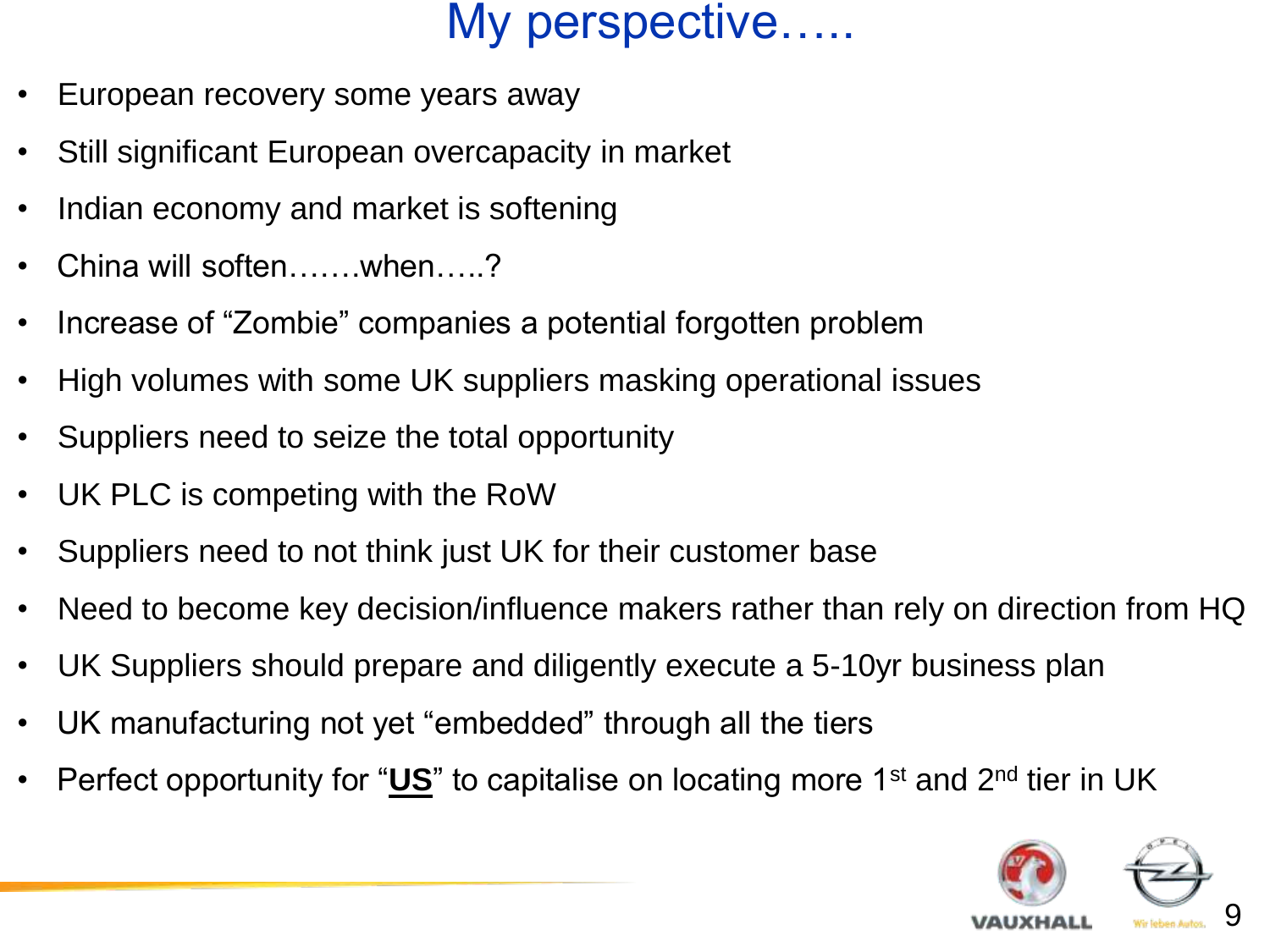#### How do we align these different perspectives...?





10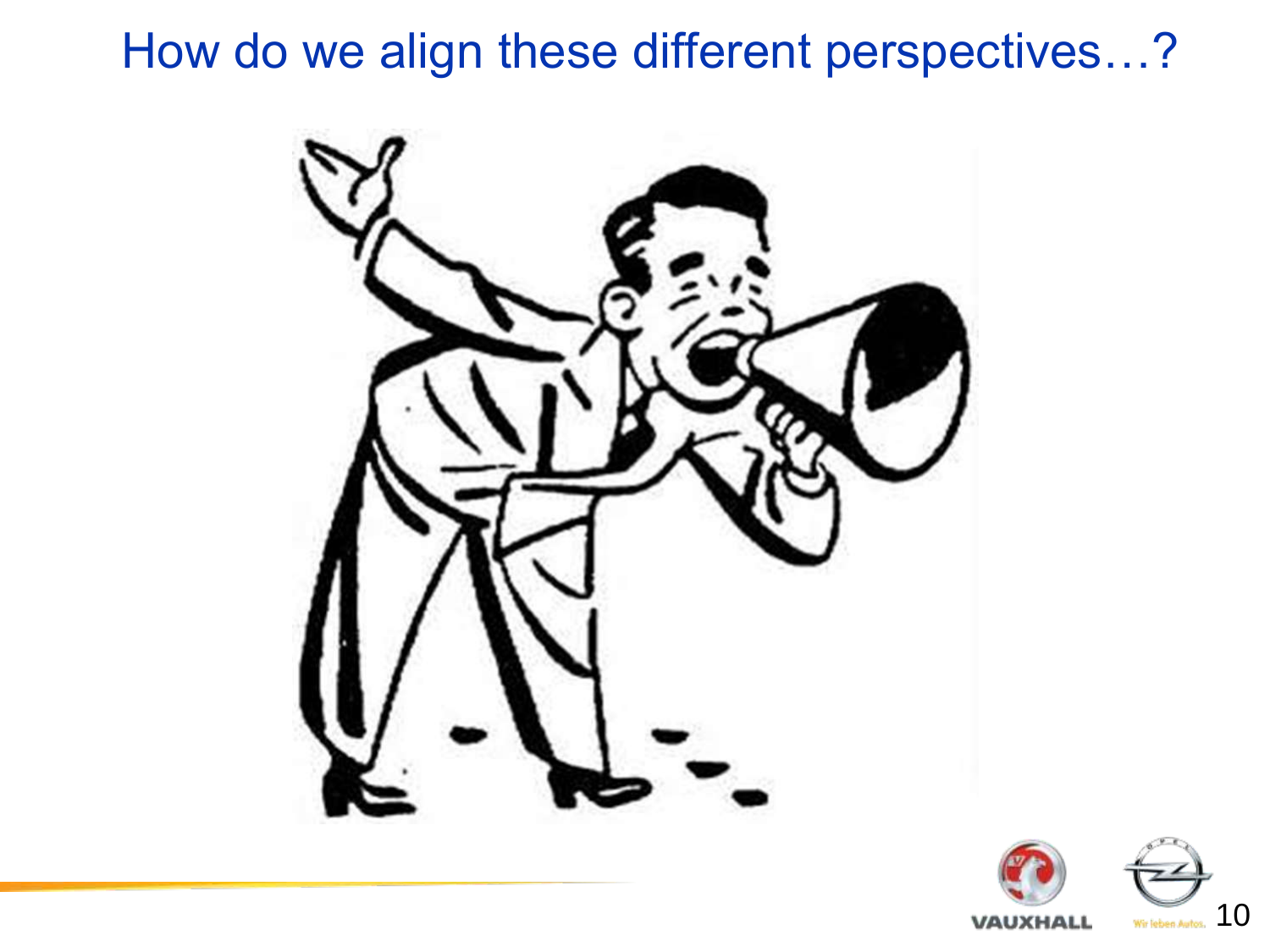#### How do we align these different perspectives…?



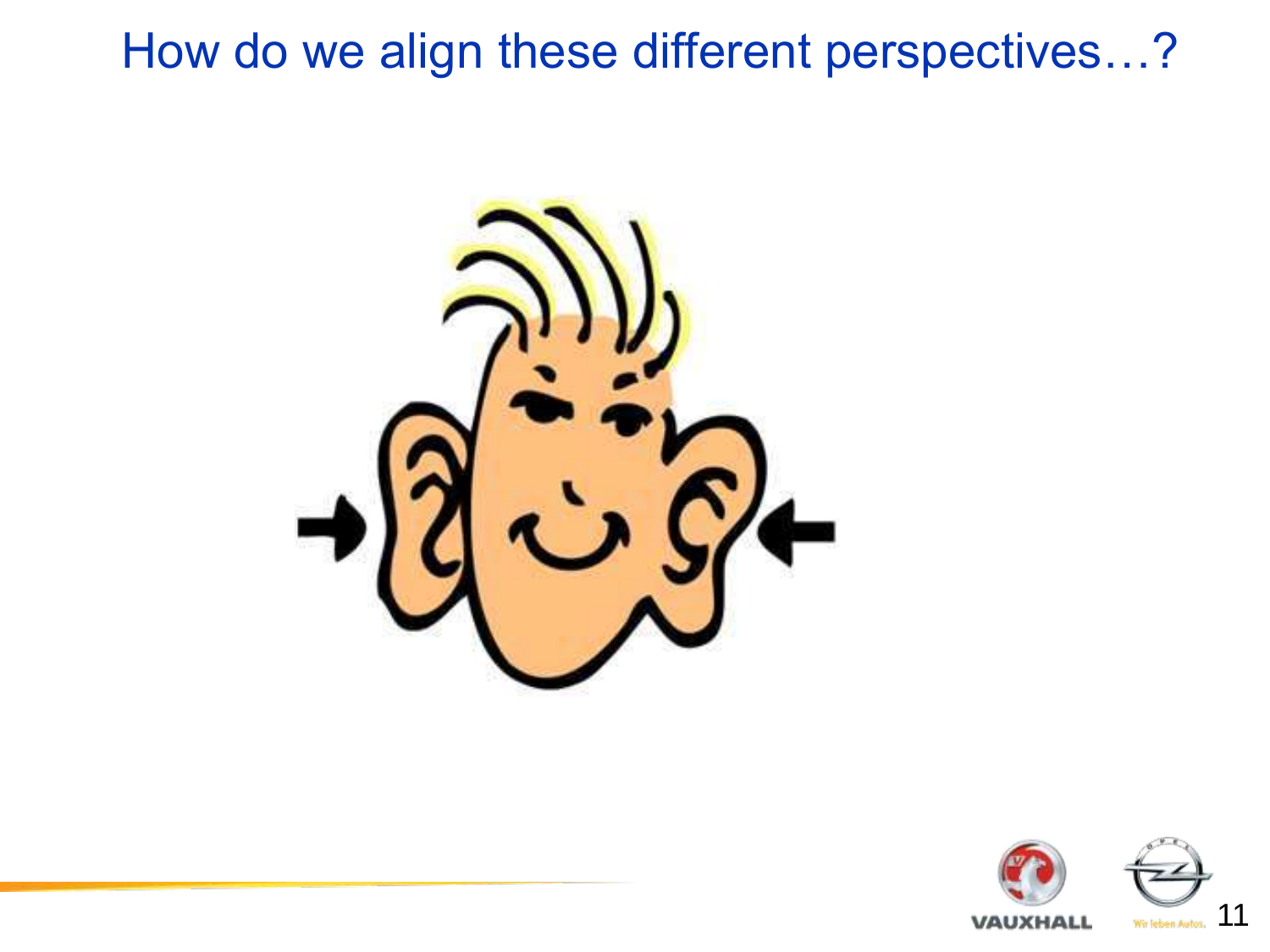## In Summary

- Communication is paramount
- We can and should do more
- We can find reasons why we can't exploit further opportunities or find every reason as to "How" we will embed UK manufacturing into this country
- We in this room are the industry
- We need creativity coupled with laser like discipline to execute
- Think about how you can do things differently

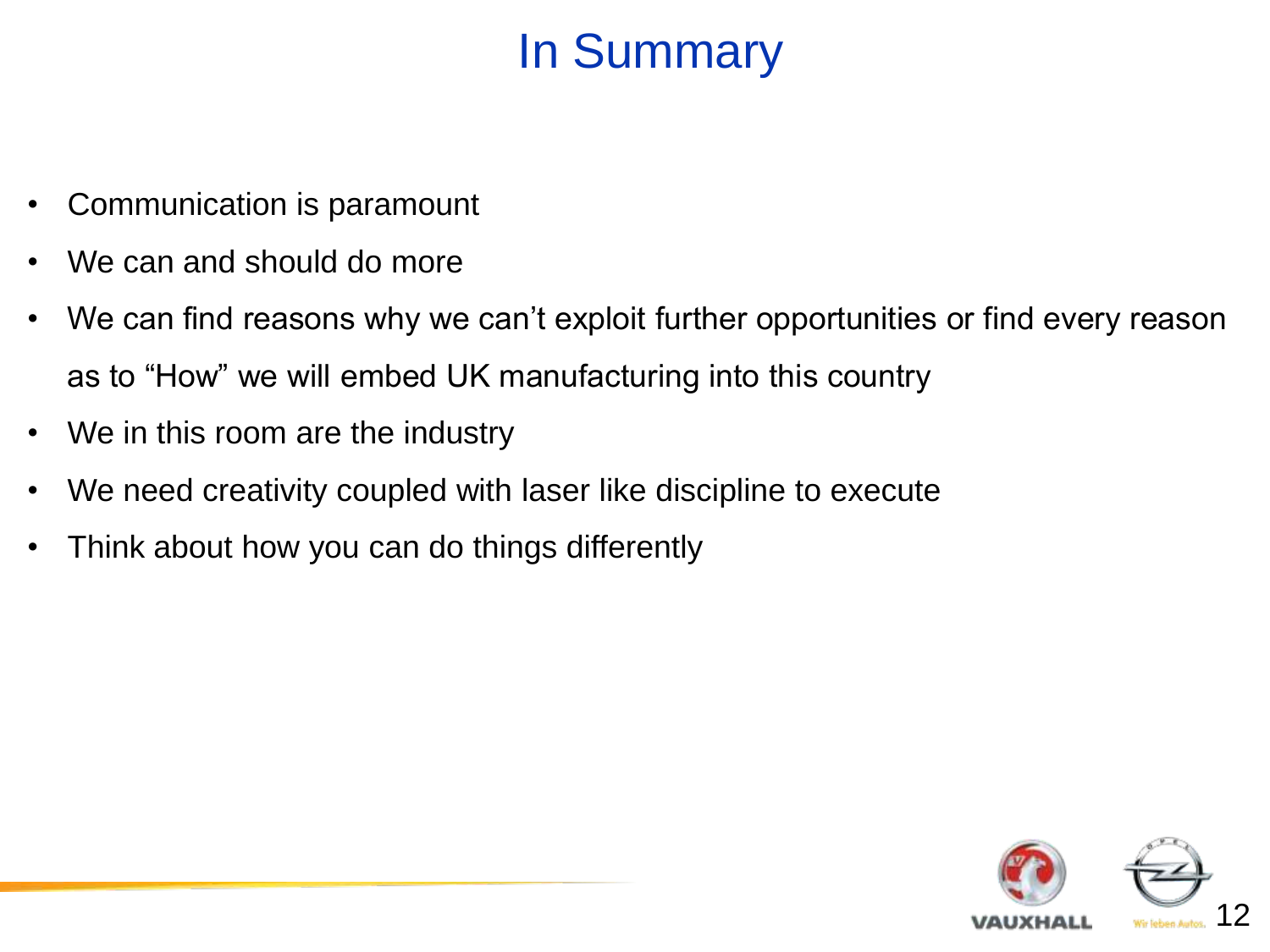### Vauxhall's latest product offering.....

#### Cascada



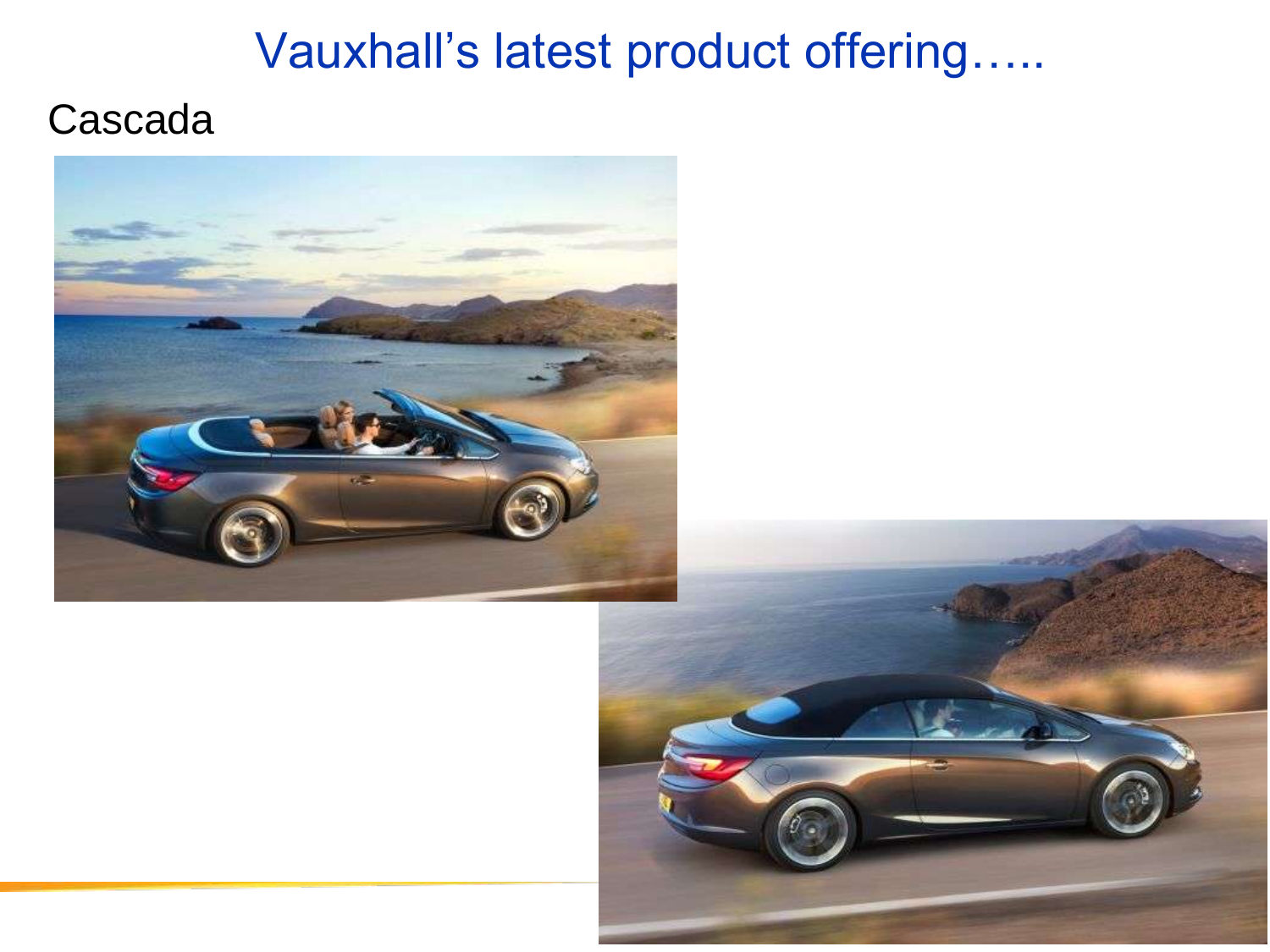# Vauxhall's latest product offering.....

#### Mokka

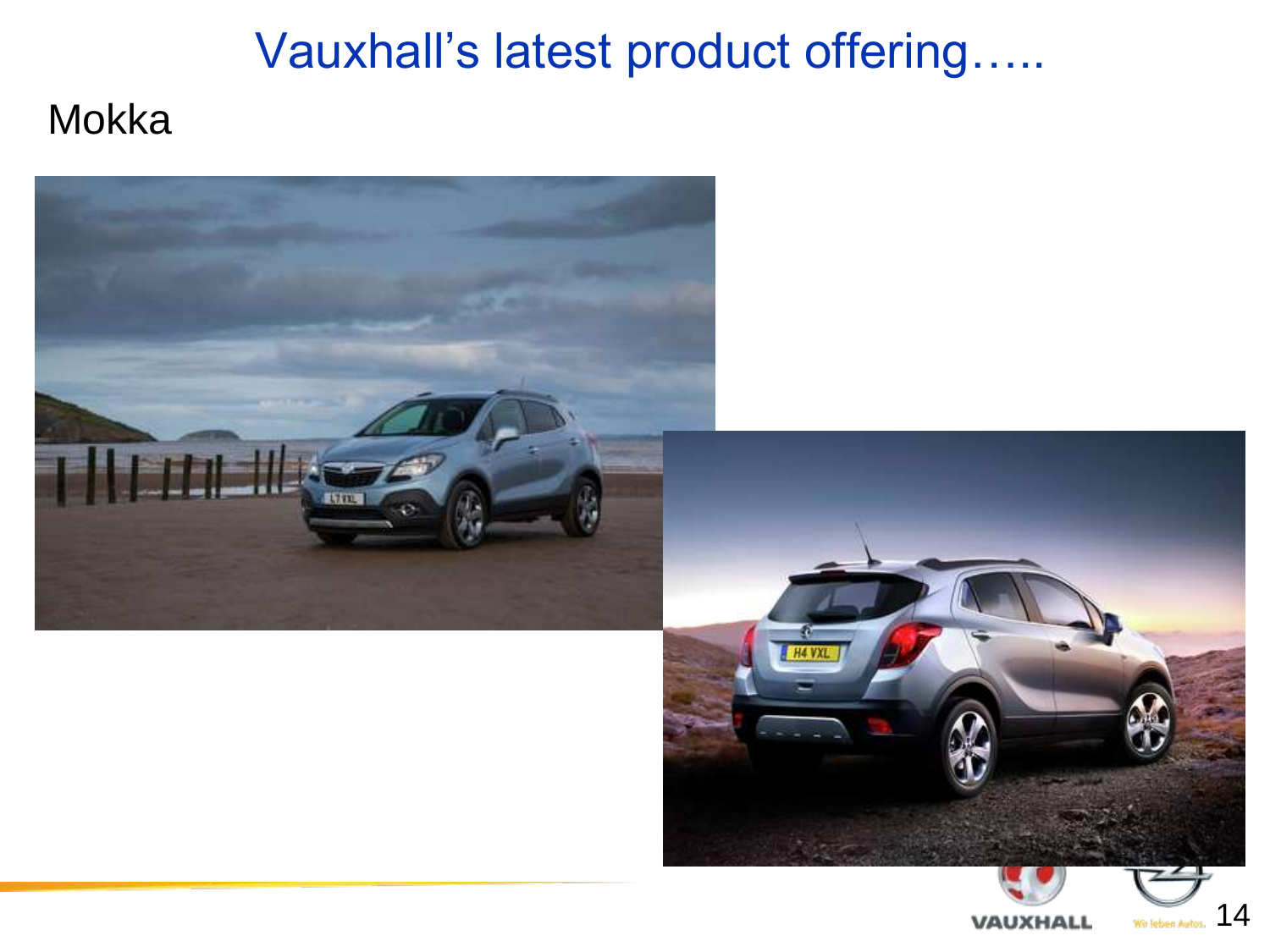#### Vauxhall's latest product offering.....

#### **ADAM**

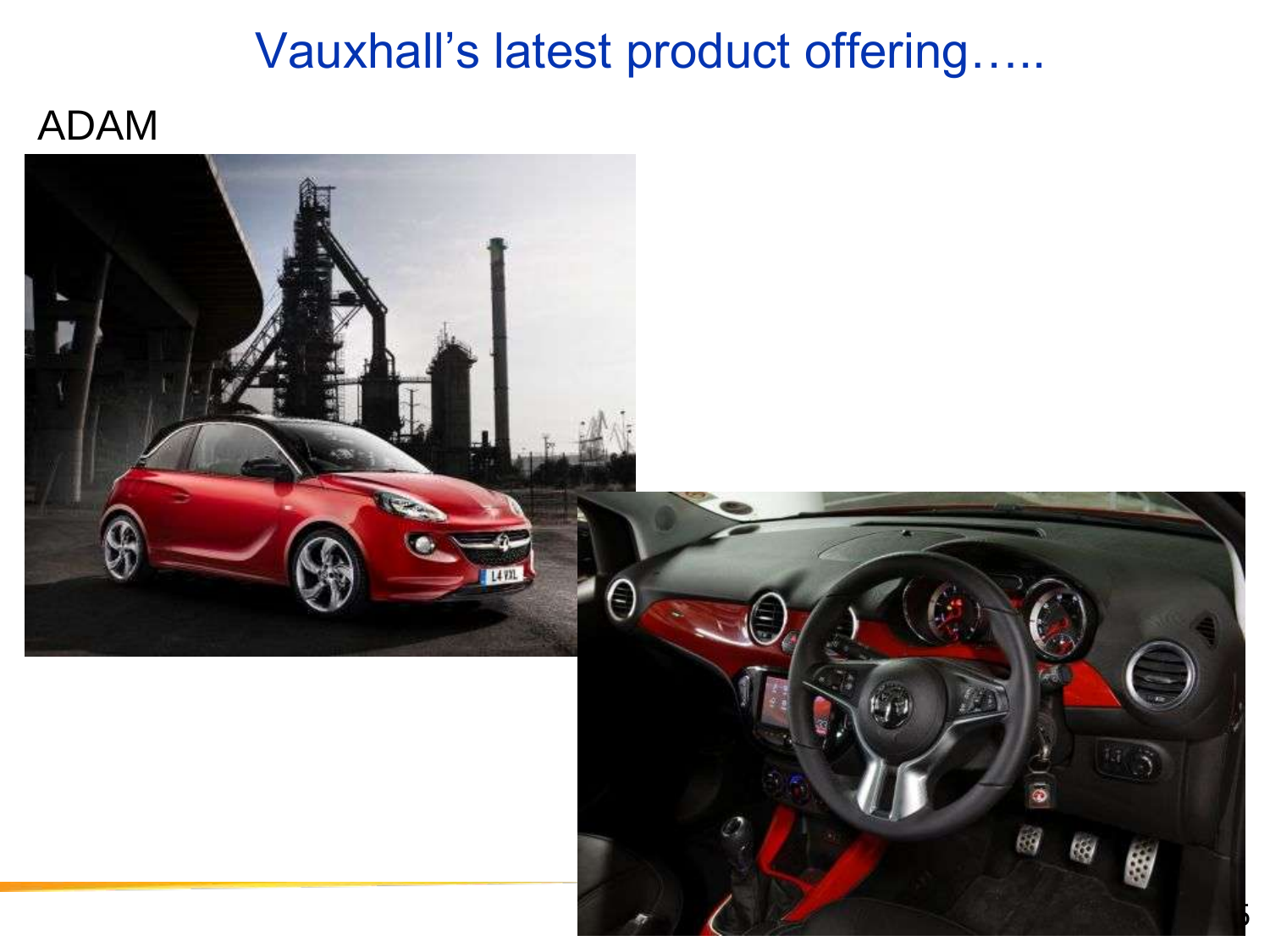SMMTs perspective

• Why did we ask this guy to present and he puts up a picture of a SNAIL???!!